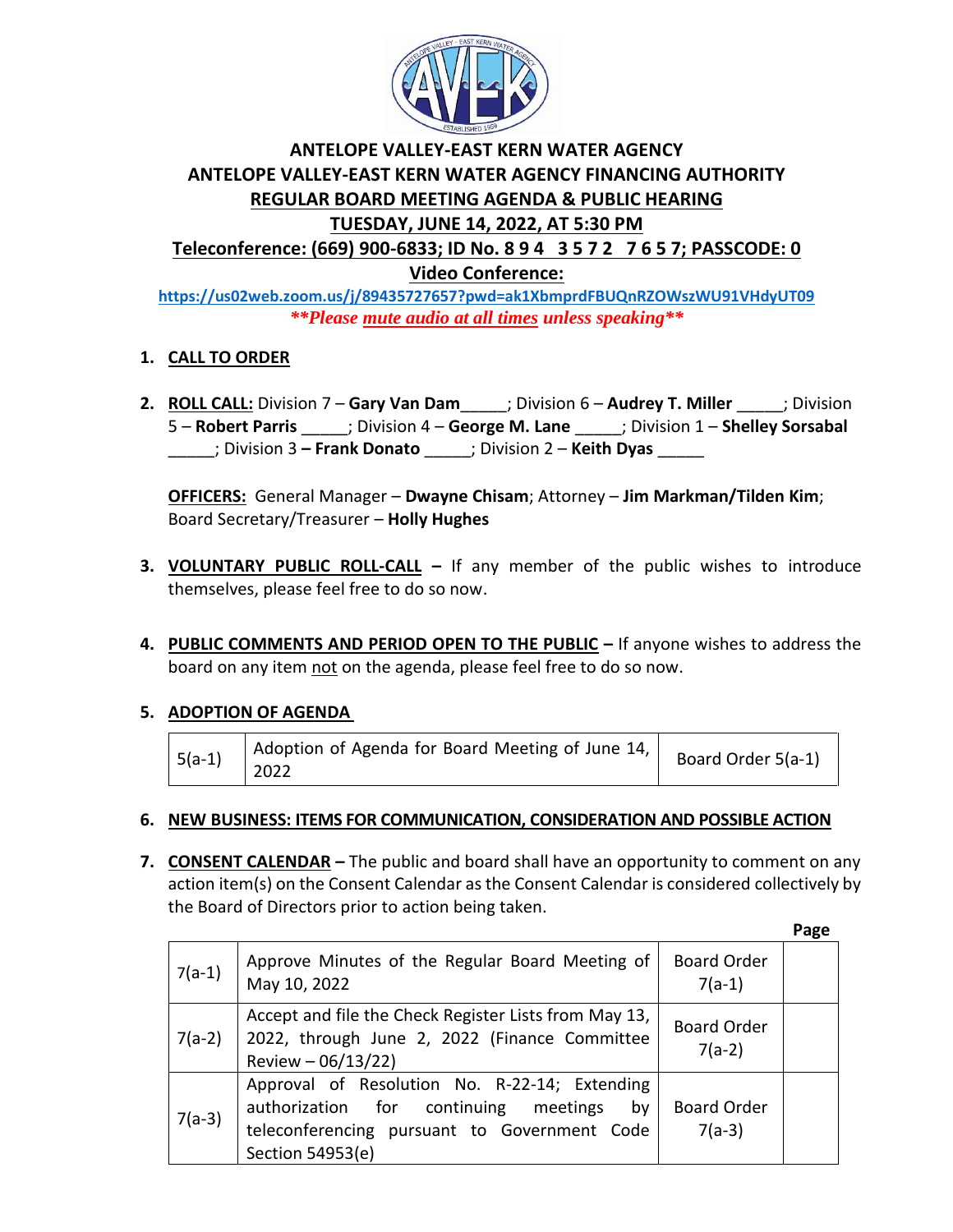### **8. ITEM(S) FOR CONSIDERATION AND POSSIBLE ACTION**

#### **a. Watermaster Committee** RP/FD/GL) **Page**

8(a-1) Review and provide guidance for AVEK's Watermaster Representative on selection of Watermaster Administrator

#### **9. GENERAL MANAGER'S REPORT ON WATER SUPPLY, PROJECTS, AND PROGRAM**

### **10. DIRECTOR REPORTS**

**11. ATTORNEY REPORT** 

#### **12. REQUEST FOR FUTURE AGENDA ITEMS**

#### **13. OLD BUSINESS**

#### **14. CLOSED SESSION**

a. *Possible* Closed session pursuant to Government Code Section 54956.8 Conference with Real Property Negotiators

Property: APN's: 3275-021-003, 3275-021-004, 3275-021-008, 3275-021-011, 3275-021- 015, 3275-021-027, 3275-021-028, 3275-021-030, 3275-021-035, 3275-021-038, 3275- 021-039, and 3275-021-040.

Agency Negotiator: General Manager Dwayne Chisam

Negotiating parties: AVEK and Ariel and Edna Braza, Marco and Estela Segui; Abraham L and Francisca T. Castillo; Mohammadnejat Davoodian, Kobra Sofavi, Bill Chuan, Kelly Yip, Arley Wolf; Hector Lopez, Maura Lopez, Armando Funes, Ruth Funes; Man Leung Ng, Quang Thanh Su, Ellen Tam Su, Wing Kit Law, Steve B Phui, Nhi M. Vong-Phui; Jumayde N Paayas and Editha T Paayas; Raquel Sisayan LLC; Raquel Sisayan LLC, Steven G Johnson and Stephanie A Johnson; Elizabeth Y Tan, Maria Isabella T Santos, Juan Emanuel T Santos; Danny C Vidamo and Aida S Vidamo.

Under negotiation: Price and terms of payment for possible purchase

b. *Possible* Closed Session – Conference with Legal Counsel – Existing Litigation, to which the local agency is a party pursuant to Government Code Section 54956.9(d)(1), one case, *CV Communities, LLC v. Antelope Valley-East Kern Water Agency,* Los Angeles County Superior Court Case No. 20STCV10953.

### **15. CLOSED SESSION ANNOUNCEMENTS**